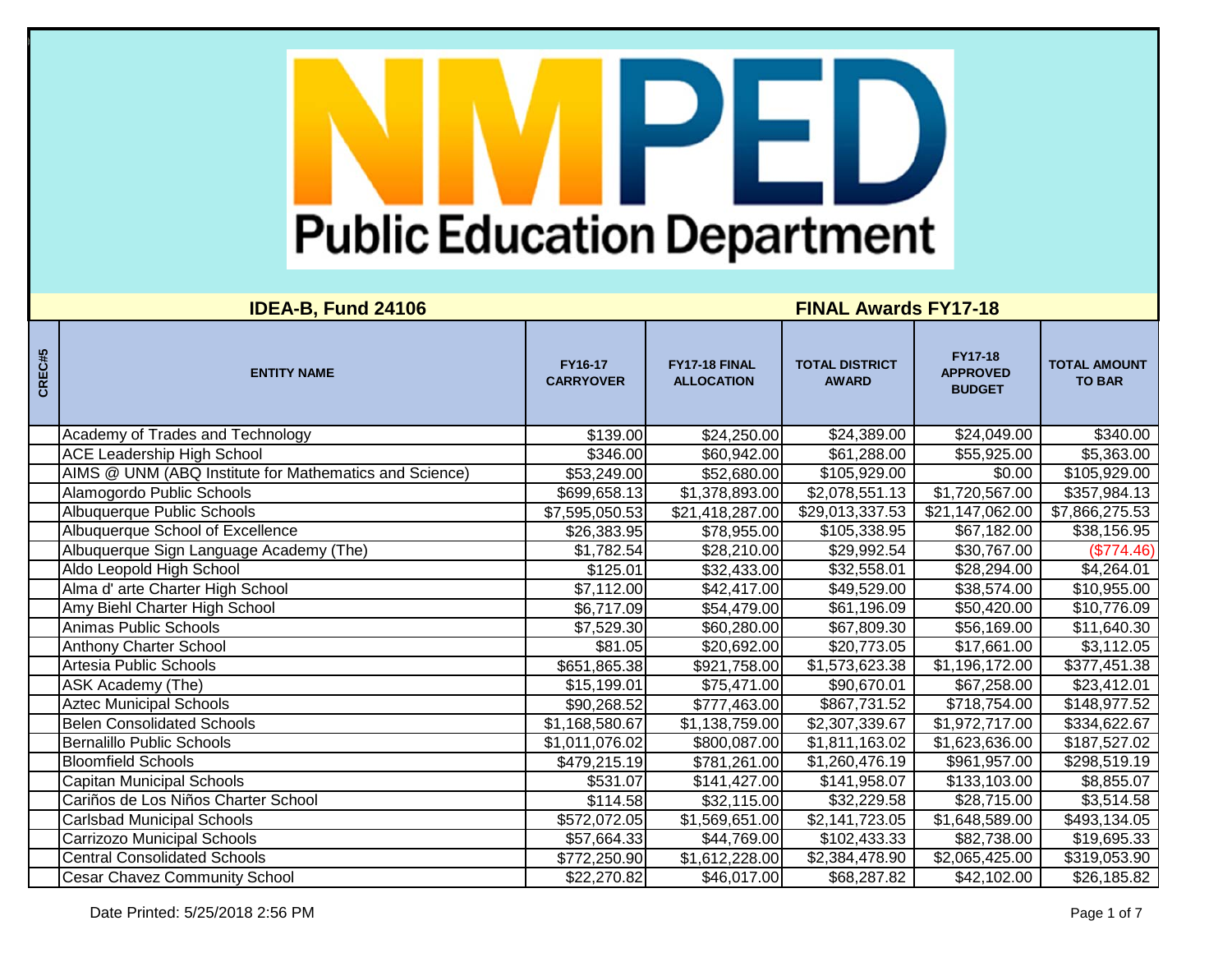| CREC#5 | <b>ENTITY NAME</b>                                               | FY16-17<br><b>CARRYOVER</b> | FY17-18 FINAL<br><b>ALLOCATION</b> | <b>TOTAL DISTRICT</b><br><b>AWARD</b> | <b>FY17-18</b><br><b>APPROVED</b><br><b>BUDGET</b> | <b>TOTAL AMOUNT</b><br><b>TO BAR</b> |
|--------|------------------------------------------------------------------|-----------------------------|------------------------------------|---------------------------------------|----------------------------------------------------|--------------------------------------|
|        | Chama Valley Independent Schools                                 | \$33,572.11                 | \$104,364.00                       | \$137,936.11                          | \$96,486.00                                        | \$41,450.11                          |
|        | <b>Cimarron Municipal Schools</b>                                | \$19,189.07                 | \$128,987.00                       | \$148,176.07                          | \$129,712.00                                       | \$18,464.07                          |
|        | <b>Clayton Municipal Schools</b>                                 | \$98,410.88                 | \$143,488.00                       | \$241,898.88                          | \$200,894.00                                       | \$41,004.88                          |
|        | <b>Cloudcroft Municipal Schools</b>                              | \$107,898.04                | \$103,580.00                       | \$211,478.04                          | \$180,187.00                                       | \$31,291.04                          |
|        | <b>Clovis Municipal Schools</b>                                  | \$269,350.22                | \$2,010,428.00                     | \$2,279,778.22                        | \$2,235,354.00                                     | \$44,424.22                          |
|        | <b>Cobre Consolidated Schools</b>                                | \$32,290.41                 | \$396,839.00                       | \$429,129.41                          | \$362,766.00                                       | \$66,363.41                          |
|        | <b>Coral Community Charter School</b>                            | \$171.61                    | \$34,972.00                        | \$35,143.61                           | \$33,262.00                                        | \$1,881.61                           |
|        | Corona Public Schools                                            | \$6,486.83                  | \$18,905.00                        | \$25,391.83                           | \$15,417.00                                        | \$9,974.83                           |
|        | <b>Cottonwood Classical Preparatory School (CCPS)</b>            | \$618.00                    | \$102,802.00                       | \$103,420.00                          | \$127,985.00                                       | (\$24,565.00)                        |
|        | Cuba Independent Schools                                         | \$108,483.37                | \$195,606.00                       | \$304,089.37                          | \$257,032.00                                       | \$47,057.37                          |
|        | Dzit Dit Lool School of Empowerment, Action and Perseverance (DI | \$4,863.00                  | \$4,842.00                         | \$9,705.00                            | \$4,346.00                                         | \$5,359.00                           |
|        | Deming Public Schools                                            | \$808,922.54                | \$1,162,627.00                     | \$1,971,549.54                        | \$1,607,751.00                                     | \$363,798.54                         |
|        | Des Moines Municipal Schools                                     | \$33,057.96                 | \$32,813.00                        | \$65,870.96                           | \$30,757.00                                        | \$35,113.96                          |
|        | <b>Dexter Consolidated Schools</b>                               | \$58,629.06                 | \$298,410.00                       | \$357,039.06                          | \$317,420.00                                       | \$39,619.06                          |
|        | Dora Consolidated Schools                                        | \$31,498.35                 | \$60,754.00                        | \$92,252.35                           | \$78,830.00                                        | \$13,422.35                          |
|        | Dream Diné Charter School                                        | \$5,404.00                  | \$4,328.00                         | \$9,732.00                            | \$6,541.00                                         | \$3,191.00                           |
|        | Dulce Independent Schools                                        | \$40,608.67                 | \$185,064.00                       | \$225,672.67                          | \$177,025.00                                       | \$48,647.67                          |
|        | <b>Elida Municipal Schools</b>                                   | \$31,932.07                 | \$28,244.00                        | \$60,176.07                           | \$55,371.00                                        | \$4,805.07                           |
|        | Española Public Schools                                          | \$585,750.04                | \$909,035.00                       | \$1,494,785.04                        | \$874,105.00                                       | \$620,680.04                         |
|        | <b>Estancia Municipal Schools</b>                                | \$122,869.84                | \$179,330.00                       | \$302,199.84                          | \$251,621.00                                       | \$50,578.84                          |
|        | <b>Estancia Valley Classical Academy</b>                         | \$1,708.43                  | \$74,773.00                        | \$76,481.43                           | \$66,874.00                                        | \$9,607.43                           |
|        | <b>Eunice Public Schools</b>                                     | \$50,868.98                 | \$188,646.00                       | \$239,514.98                          | \$168,058.00                                       | \$71,456.98                          |
|        | <b>Explore Academy</b>                                           | \$18,032.94                 | \$40,392.00                        | \$58,424.94                           | \$37,799.00                                        | \$20,625.94                          |
|        | <b>Farmington Municipal Schools</b>                              | \$1,058,879.29              | \$2,514,247.00                     | \$3,573,126.29                        | \$2,364,789.00                                     | \$1,208,337.29                       |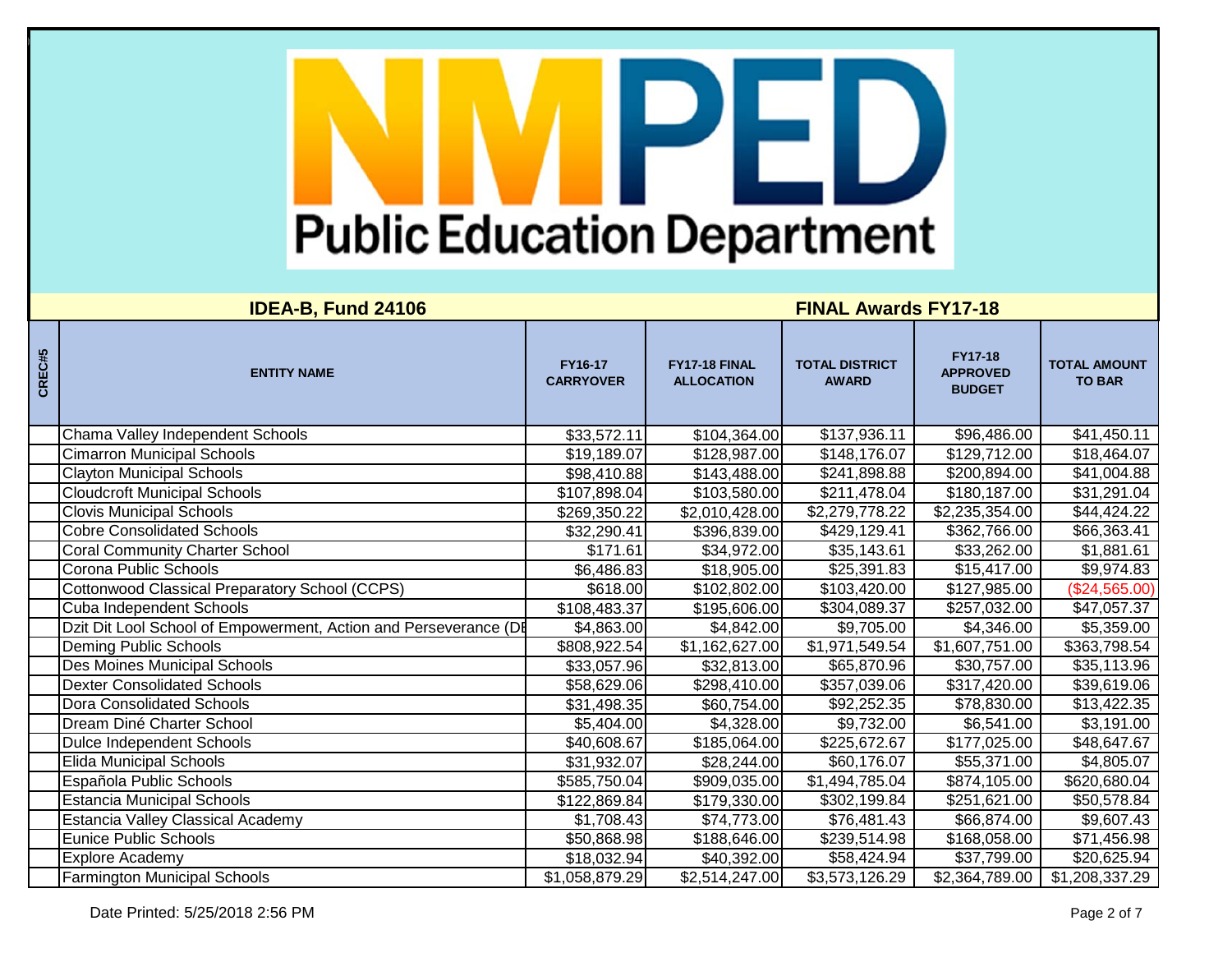| CREC#5 | <b>ENTITY NAME</b>                                   | FY16-17<br><b>CARRYOVER</b> | FY17-18 FINAL<br><b>ALLOCATION</b> | <b>TOTAL DISTRICT</b><br><b>AWARD</b> | <b>FY17-18</b><br><b>APPROVED</b><br><b>BUDGET</b> | <b>TOTAL AMOUNT</b><br><b>TO BAR</b> |
|--------|------------------------------------------------------|-----------------------------|------------------------------------|---------------------------------------|----------------------------------------------------|--------------------------------------|
|        | <b>Floyd Municipal Schools</b>                       | \$26,207.32                 | \$63,550.00                        | \$89,757.32                           | \$76,366.00                                        | \$13,391.32                          |
|        | Fort Sumner Municipal Schools                        | \$26,856.33                 | \$92,234.00                        | \$119,090.33                          | \$84,895.00                                        | \$34,195.33                          |
|        | Gadsden Independent Schools                          | \$594,532.91                | \$3,378,531.00                     | \$3,973,063.91                        | \$3,177,464.00                                     | \$795,599.91                         |
|        | <b>Gallup-McKinley County Schools</b>                | \$2,830,061.85              | \$2,930,153.00                     | \$5,760,214.85                        | \$4,645,415.00                                     | \$1,114,799.85                       |
|        | Gilbert L. Sena Charter High School                  | \$44,741.00                 | \$42,613.00                        | \$87,354.00                           | \$41,926.00                                        | \$45,428.00                          |
|        | <b>Grady Municipal Schools</b>                       | \$18,888.66                 | \$28,330.00                        | \$47,218.66                           | \$39,261.00                                        | \$7,957.66                           |
|        | Grants/Cibola County Schools                         | \$51,891.66                 | \$898,208.00                       | \$950,099.66                          | \$894,951.00                                       | \$55,148.66                          |
|        | Hagerman Municipal Schools                           | \$27,169.92                 | \$125,085.00                       | \$152,254.92                          | \$116,072.00                                       | \$36,182.92                          |
|        | <b>Hatch Valley Public Schools</b>                   | \$23,351.91                 | \$274,265.00                       | \$297,616.91                          | \$304,840.00                                       | (\$7,223.09)                         |
|        | Health Leadership High School                        | \$13,456.00                 | \$38,188.00                        | \$51,644.00                           | \$19,498.00                                        | \$32,146.00                          |
|        | <b>Hobbs Municipal Schools</b>                       | \$2,132,875.00              | \$2,093,303.00                     | \$4,226,178.00                        | \$3,583,402.00                                     | \$642,776.00                         |
|        | Hondo Valley Public Schools                          | \$47,338.73                 | \$42,059.00                        | \$89,397.73                           | \$39,431.00                                        | \$49,966.73                          |
|        | <b>Horizon Academy West</b>                          | \$50,786.32                 | \$101,099.00                       | $\overline{$151,885.32}$              | \$176,979.00                                       | (\$25,093.68)                        |
|        | <b>House Municipal Schools</b>                       | \$444.34                    | \$19,684.00                        | \$20,128.34                           | \$17,904.00                                        | \$2,224.34                           |
|        | J. Paul Taylor Academy                               | \$44,578.31                 | \$41,476.00                        | \$86,054.31                           | \$43,839.00                                        | \$42,215.31                          |
|        | Jal Public Schools                                   | \$66,550.98                 | \$105,354.00                       | \$171,904.98                          | \$113,978.00                                       | \$57,926.98                          |
|        | Jemez Mountain Public Schools                        | \$51,722.02                 | \$63,535.00                        | \$115,257.02                          | \$108,407.00                                       | \$6,850.02                           |
|        | Jemez Valley Public Schools                          | \$100,177.85                | \$107,165.00                       | \$207,342.85                          | \$156,302.00                                       | \$51,040.85                          |
|        | Juvenile Justice Services - CYFD                     | \$103,041.09                | \$116,801.00                       | \$219,842.09                          | \$0.00                                             | \$219,842.09                         |
|        | La Academia Dolores Huerta                           | \$10,853.00                 | \$39,439.00                        | \$50,292.00                           | \$34,195.00                                        | \$16,097.00                          |
|        | La Promesa Early Learning Center                     | \$396.05                    | \$72,531.00                        | \$72,927.05                           | \$68,954.00                                        | \$3,973.05                           |
|        | La Tierra Montessori School of the Arts and Sciences | \$108.21                    | \$25,021.00                        | \$25,129.21                           | \$20,982.00                                        | \$4,147.21                           |
|        | Lake Arthur Municipal Schools                        | \$117.13                    | \$34,151.00                        | \$34,268.13                           | \$33,399.00                                        | \$869.13                             |
|        | Las Cruces Public Schools                            | \$2,421,001.40              | \$5,771,423.00                     | \$8,192,424.40                        | \$7,584,920.00                                     | \$607,504.40                         |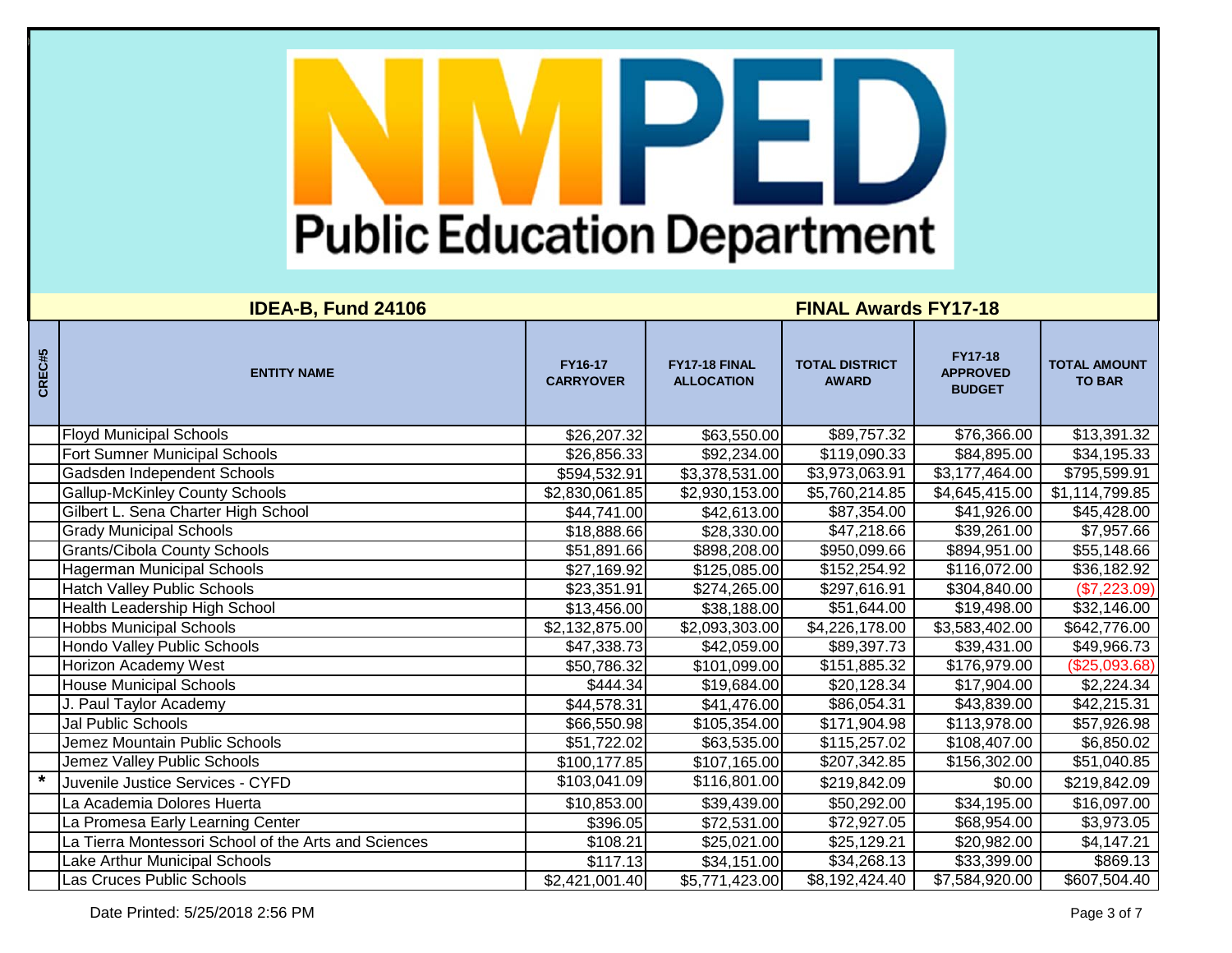| CREC#5 | <b>ENTITY NAME</b>                                   | FY16-17<br><b>CARRYOVER</b> | FY17-18 FINAL<br><b>ALLOCATION</b> | <b>TOTAL DISTRICT</b><br><b>AWARD</b> | <b>FY17-18</b><br><b>APPROVED</b><br><b>BUDGET</b> | <b>TOTAL AMOUNT</b><br><b>TO BAR</b> |
|--------|------------------------------------------------------|-----------------------------|------------------------------------|---------------------------------------|----------------------------------------------------|--------------------------------------|
|        | Las Montañas Charter School                          | \$26,883.98                 | \$43,964.00                        | \$70,847.98                           | \$43,113.00                                        | \$27,734.98                          |
|        | Las Vegas City Public Schools                        | \$86,520.28                 | \$401,745.00                       | \$488,265.28                          | \$501,820.00                                       | (\$13,554.72)                        |
|        | Logan Municipal Schools                              | \$18,810.73                 | \$72,545.00                        | \$91,355.73                           | \$78,917.00                                        | \$12,438.73                          |
|        | Lordsburg Municipal Schools                          | \$197,831.44                | \$197,644.00                       | \$395,475.44                          | \$347,155.00                                       | \$48,320.44                          |
|        | Los Alamos Public Schools                            | \$185,864.23                | \$872,367.00                       | \$1,058,231.23                        | \$1,072,143.00                                     | (\$13,911.77)                        |
|        | Los Lunas Public Schools                             | \$843,443.79                | \$2,015,408.00                     | \$2,858,851.79                        | \$2,268,024.00                                     | \$590,827.79                         |
|        | Loving Municipal Schools                             | \$884.03                    | \$133,870.00                       | \$134,754.03                          | \$122,500.00                                       | \$12,254.03                          |
|        | Lovington Municipal Schools                          | \$327,588.41                | \$820,946.00                       | \$1,148,534.41                        | \$937,895.00                                       | \$210,639.41                         |
|        | Magdalena Municipal Schools                          | \$35,677.87                 | \$101,311.00                       | \$136,988.87                          | \$121,526.00                                       | \$15,462.87                          |
|        | MASTERS Program (The)                                | \$35,944.00                 | \$35,984.00                        | \$71,928.00                           | \$65,921.00                                        | \$6,007.00                           |
|        | <b>Maxwell Municipal Schools</b>                     | \$4,182.70                  | \$37,212.00                        | \$41,394.70                           | \$38,471.00                                        | \$2,923.70                           |
|        | <b>McCurdy Charter School</b>                        | \$34,436.78                 | \$106,546.00                       | \$140,982.78                          | \$98,375.00                                        | \$42,607.78                          |
|        | Media Arts Collaborative Charter School (MACCS)      | \$1,148.93                  | \$43,438.00                        | \$44,586.93                           | \$41,216.00                                        | \$3,370.93                           |
|        | <b>Melrose Municipal Schools</b>                     | \$10,600.76                 | \$66,017.00                        | \$76,617.76                           | \$61,347.00                                        | \$15,270.76                          |
|        | <b>Mesa Vista Consolidated Schools</b>               | \$1,063.48                  | \$87,110.00                        | \$88,173.48                           | \$80,031.00                                        | \$8,142.48                           |
|        | Mission Achievement and Success (MAS) Charter School | \$52,393.59                 | \$145,560.00                       | \$197,953.59                          | \$134,382.00                                       | \$63,571.59                          |
|        | Monte del Sol Charter School                         | \$17,462.57                 | \$81,090.00                        | \$98,552.57                           | \$74,104.00                                        | \$24,448.57                          |
|        | Montessori Elementary School (The) (TMES)            | \$51,218.63                 | \$69,209.00                        | \$120,427.63                          | \$62,701.00                                        | \$57,726.63                          |
|        | Mora Independent Schools                             | \$78,942.90                 | \$108,656.00                       | \$187,598.90                          | \$194,732.00                                       | (\$7,133.10)                         |
|        | Moriarty-Edgewood School District                    | \$126,582.98                | \$793,130.00                       | \$919,712.98                          | \$810,836.00                                       | \$108,876.98                         |
|        | <b>Mosquero Municipal Schools</b>                    | \$39.00                     | \$15,680.00                        | \$15,719.00                           | \$14,676.00                                        | \$1,043.00                           |
|        | Mountainair Public Schools                           | \$17,032.99                 | \$75,487.00                        | \$92,519.99                           | \$70,146.00                                        | \$22,373.99                          |
|        | <b>New America School</b>                            | \$25,740.64                 | \$53,792.00                        | \$79,532.64                           | \$122,908.00                                       | (\$43,375.36)                        |
|        | New America School of Las Cruces                     | \$13,584.04                 | \$33,490.00                        | \$47,074.04                           | \$39,718.00                                        | \$7,356.04                           |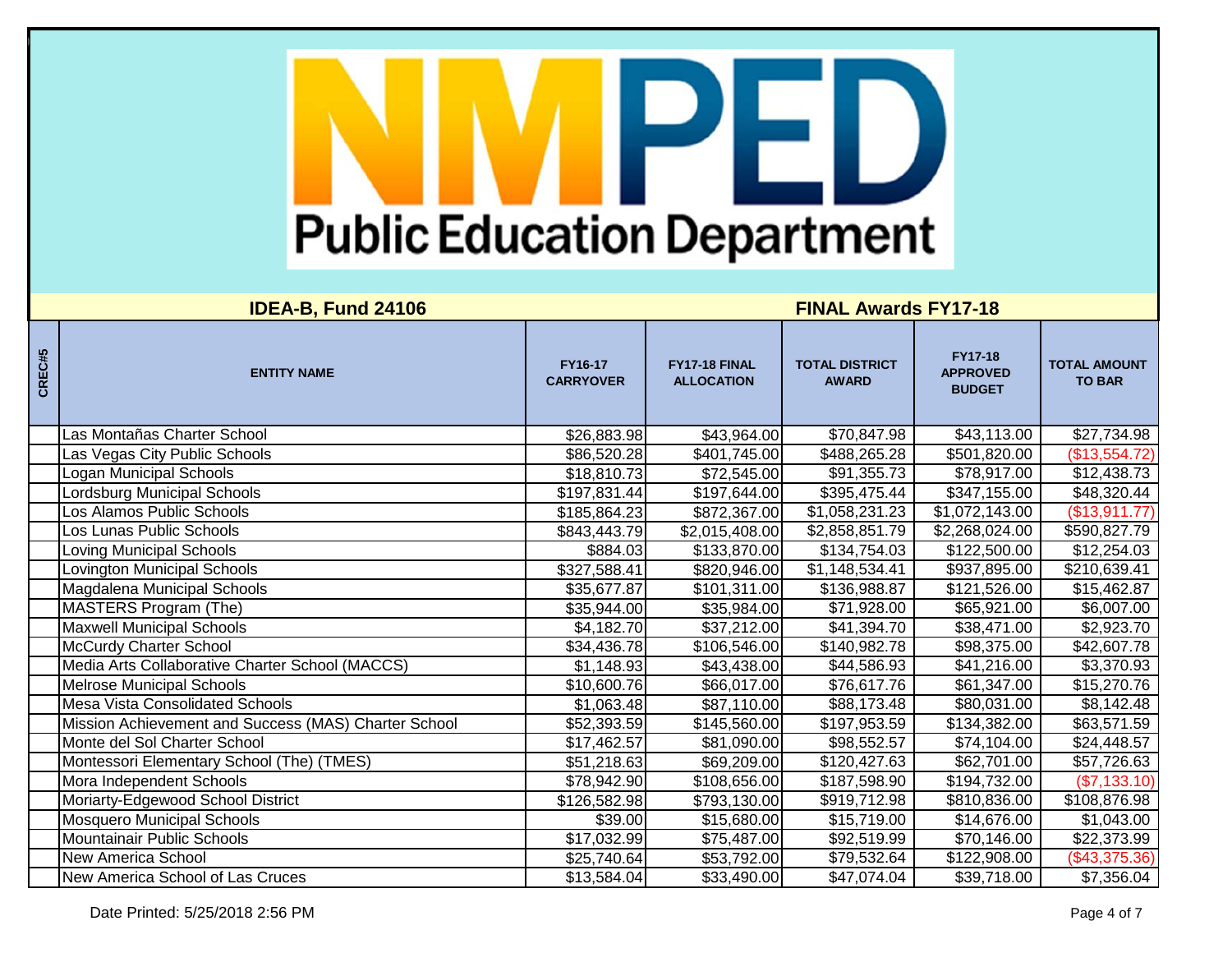## **IDEA-B, Fund 24106 FINAL Awards FY17-18**

| CREC#5  | <b>ENTITY NAME</b>                             | FY16-17<br><b>CARRYOVER</b> | FY17-18 FINAL<br><b>ALLOCATION</b> | <b>TOTAL DISTRICT</b><br><b>AWARD</b> | <b>FY17-18</b><br><b>APPROVED</b><br><b>BUDGET</b> | <b>TOTAL AMOUNT</b><br><b>TO BAR</b> |
|---------|------------------------------------------------|-----------------------------|------------------------------------|---------------------------------------|----------------------------------------------------|--------------------------------------|
|         | <b>New Mexico Connections Academy</b>          | \$12,905.72                 | \$249,636.00                       | \$262,541.72                          | \$218,882.00                                       | \$43,659.72                          |
|         | New Mexico School for the Arts                 | \$10,615.85                 | \$33,931.00                        | \$44,546.85                           | \$30,144.00                                        | \$14,402.85                          |
| $\star$ | <b>NM Department of Corrections</b>            | \$26,096.61                 | \$17,648.00                        | \$43,744.61                           | \$0.00                                             | \$43,744.61                          |
|         | NM School for the Blind and Visually Impaired  | \$3,508.75                  | \$34,226.00                        | \$37,734.75                           | \$30,769.00                                        | \$6,965.75                           |
|         | NM School for the Deaf                         | \$69,309.00                 | \$69,894.00                        | \$139,203.00                          | \$113,262.00                                       | \$25,941.00                          |
|         | North Valley Academy                           | $\overline{$451.04}$        | \$87,456.00                        | \$87,907.04                           | \$81,260.00                                        | \$6,647.04                           |
|         | Pecos Independent School District              | \$115,871.04                | \$180,726.00                       | \$296,597.04                          | \$247,528.00                                       | \$49,069.04                          |
|         | Peñasco Independent Schools                    | \$15,206.58                 | \$109,936.00                       | \$125,142.58                          | \$143,666.00                                       | (\$18,523.42)                        |
|         | Pojoaque Valley Public Schools                 | \$136,767.33                | \$421,804.00                       | \$558,571.33                          | \$380,678.00                                       | \$177,893.33                         |
|         | <b>Portales Municipal Schools</b>              | \$350,808.35                | \$578,884.00                       | \$929,692.35                          | \$854,100.00                                       | \$75,592.35                          |
|         | Quemado Independent Schools                    | \$39,005.00                 | \$40,062.00                        | \$79,067.00                           | \$75,046.00                                        | \$4,021.00                           |
|         | Questa Independent Schools                     | \$43,648.17                 | \$95,982.00                        | \$139,630.17                          | \$122,092.00                                       | \$17,538.17                          |
|         | Raton Public Schools                           | \$29,423.71                 | \$287,657.00                       | \$317,080.71                          | \$291,467.00                                       | \$25,613.71                          |
|         | <b>Red River Valley Charter School</b>         | \$83.00                     | \$18,987.00                        | \$19,070.00                           | \$17,367.00                                        | \$1,703.00                           |
|         | Reserve Independent Schools                    | \$5,117.00                  | \$46,023.00                        | \$51,140.00                           | \$45,231.00                                        | \$5,909.00                           |
|         | Rio Rancho Public Schools                      | \$420,702.59                | \$3,192,762.00                     | \$3,613,464.59                        | \$2,838,870.00                                     | \$774,594.59                         |
|         | Roots and Wings Community School               | \$49.00                     | \$13,383.00                        | \$13,432.00                           | \$12,183.00                                        | \$1,249.00                           |
|         | Roswell Independent Schools                    | \$845,578.41                | \$2,671,002.00                     | \$3,516,580.41                        | \$3,136,437.00                                     | \$380,143.41                         |
|         | <b>Roy Municipal Schools</b>                   | \$2,775.00                  | \$22,513.00                        | \$25,288.00                           | \$23,751.00                                        | \$1,537.00                           |
|         | <b>Ruidoso Municipal Schools</b>               | \$46,868.86                 | \$534,782.00                       | \$581,650.86                          | \$549,485.00                                       | \$32,165.86                          |
|         | San Jon Municipal Schools                      | \$11,809.53                 | \$37,047.00                        | \$48,856.53                           | \$40,622.00                                        | \$8,234.53                           |
|         | Sandoval Academy of Bilingual Education (SABE) | \$2,913.10                  | \$12,286.00                        | \$15,199.10                           | $\overline{$}12,043.00$                            | \$3,156.10                           |
|         | Santa Fe Public Schools                        | \$595,984.53                | \$2,833,292.00                     | \$3,429,276.53                        | \$2,805,041.00                                     | \$624,235.53                         |
|         | Santa Rosa Consolidated Schools                | \$127,975.44                | \$198,868.00                       | \$326,843.44                          | \$252,324.00                                       | \$74,519.44                          |

Date Printed:  $5/25/20182:56$  PM Page 5 of 7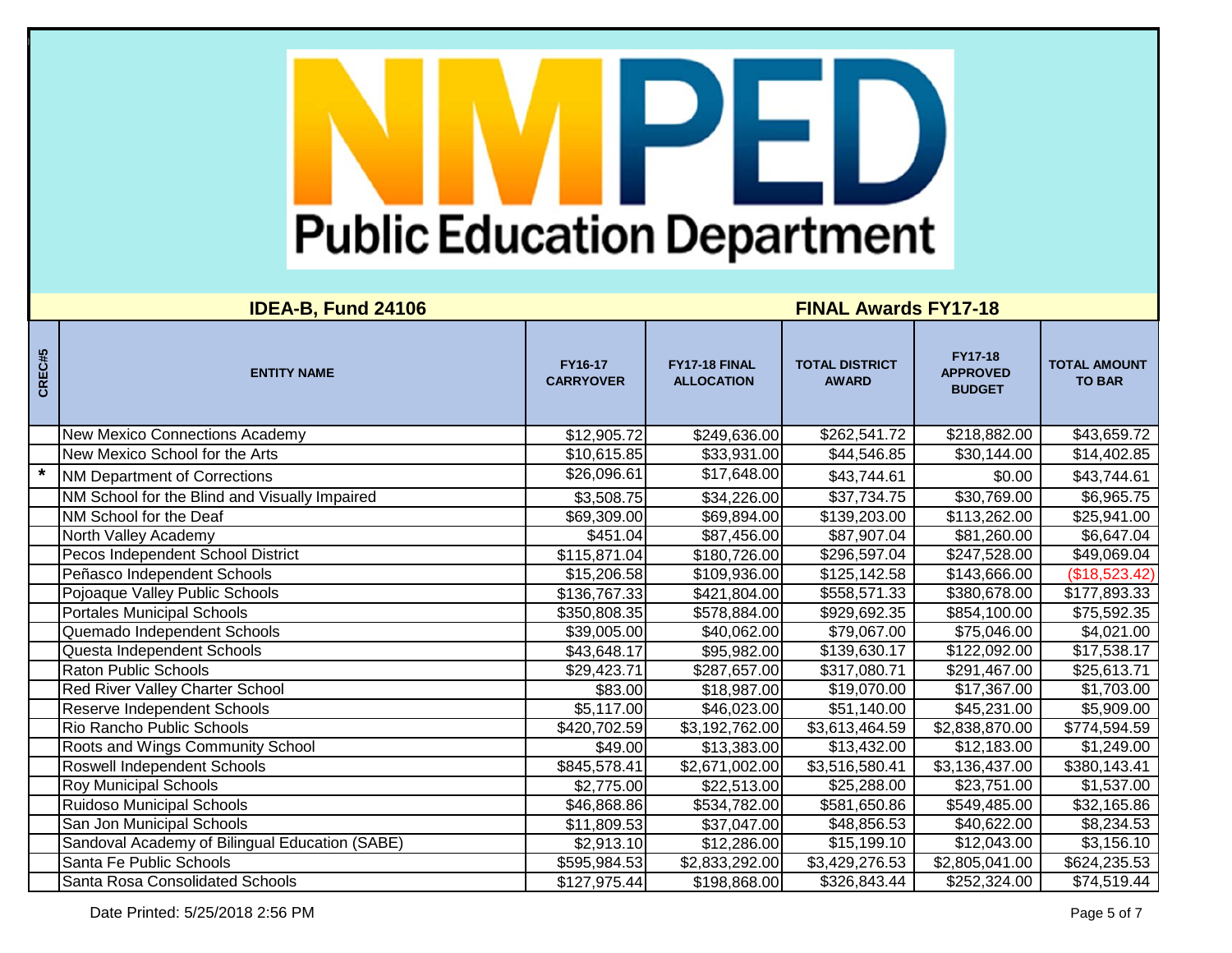| CREC#5 | <b>ENTITY NAME</b>                                            | FY16-17<br><b>CARRYOVER</b> | FY17-18 FINAL<br><b>ALLOCATION</b> | <b>TOTAL DISTRICT</b><br><b>AWARD</b> | <b>FY17-18</b><br><b>APPROVED</b><br><b>BUDGET</b> | <b>TOTAL AMOUNT</b><br><b>TO BAR</b> |
|--------|---------------------------------------------------------------|-----------------------------|------------------------------------|---------------------------------------|----------------------------------------------------|--------------------------------------|
|        | School of Dreams Academy (SODA)                               | \$35,002.41                 | \$87,466.00                        | \$122,468.41                          | \$75,455.00                                        | \$47,013.41                          |
|        | Sequoyah Adolescent Treatment Center                          | \$6,774.77                  | \$22,103.00                        | \$28,877.77                           | \$0.00                                             | \$28,877.77                          |
|        | <b>Silver Consolidated School District</b>                    | \$179,261.65                | \$781,919.00                       | \$961,180.65                          | \$751,796.00                                       | \$209,384.65                         |
|        | Six Directions Indigenous Charter School                      | \$12,268.00                 | \$12,574.00                        | \$24,842.00                           | \$11,628.00                                        | \$13,214.00                          |
|        | <b>Socorro Consolidated Schools</b>                           | \$267,650.80                | \$470,283.00                       | \$737,933.80                          | \$443,186.00                                       | \$294,747.80                         |
|        | South Valley Preparatory School                               | \$4,047.67                  | \$31,603.00                        | \$35,650.67                           | \$30,621.00                                        | \$5,029.67                           |
|        | Southwest Primary Learning Center                             | \$34,116.00                 | \$31,264.00                        | \$65,380.00                           | \$29,806.00                                        | \$35,574.00                          |
|        | Southwest Secondary Learning Center                           | \$41,602.00                 | \$43,219.00                        | \$84,821.00                           | \$71,306.00                                        | \$13,515.00                          |
|        | <b>Springer Municipal Schools</b>                             | \$17,271.11                 | \$56,967.00                        | \$74,238.11                           | \$40,166.00                                        | \$34,072.11                          |
|        | Student Athlete Headquarters Academy (SAHQ Academy)           | \$0.00                      | \$54,479.00                        | \$54,479.00                           | \$0.00                                             | \$54,479.00                          |
|        | Southwest Aeronautics, Mathematics, and Science Academy (SAM) | \$46,326.00                 | \$44,525.00                        | \$90,851.00                           | \$85,924.00                                        | \$4,927.00                           |
|        | <b>Taos Municipal Schools</b>                                 | \$363,790.41                | \$752,401.00                       | \$1,116,191.41                        | \$677,454.00                                       | \$438,737.41                         |
|        | Taos Academy Charter School                                   | \$215.00                    | \$38,456.00                        | \$38,671.00                           | \$32,912.00                                        | \$5,759.00                           |
|        | Taos Integrated School of the Arts                            | \$25,224.04                 | \$27,206.00                        | \$52,430.04                           | \$24,592.00                                        | \$27,838.04                          |
|        | <b>Taos International Charter School</b>                      | \$114.00                    | \$32,674.00                        | \$32,788.00                           | \$26,157.00                                        | \$6,631.00                           |
|        | <b>Tatum Municipal Schools</b>                                | \$49,256.33                 | \$94,018.00                        | \$143,274.33                          | \$85,043.00                                        | \$58,231.33                          |
|        | Technology Leadership High School                             | \$84.00                     | \$34,583.00                        | \$34,667.00                           | \$30,045.00                                        | \$4,622.00                           |
|        | <b>Texico Municipal Schools</b>                               | $\overline{$31,080.90}$     | \$138,962.00                       | \$170,042.90                          | \$147,341.00                                       | \$22,701.90                          |
|        | <b>GREAT Academy (The)</b>                                    | \$1,194.34                  | \$27,211.00                        | \$28,405.34                           | \$25,200.00                                        | \$3,205.34                           |
|        | Tierra Adentro: The NM School of Academics, Art and Artesania | \$695.18                    | \$55,235.00                        | \$55,930.18                           | \$51,652.00                                        | \$4,278.18                           |
|        | Tierra Encantada Charter School                               | \$461.05                    | \$68,664.00                        | \$69,125.05                           | \$62,602.00                                        | \$6,523.05                           |
|        | Truth or Consequences Municipal Schools                       | \$197,682.29                | \$335,872.00                       | \$533,554.29                          | \$309,784.00                                       | \$223,770.29                         |
|        | <b>Tucumcari Public Schools</b>                               | \$109,571.06                | \$308,982.00                       | \$418,553.06                          | \$337,438.00                                       | \$81,115.06                          |
|        | <b>Tularosa Municipal Schools</b>                             | \$159,666.85                | \$292,375.00                       | \$452,041.85                          | \$362,064.00                                       | \$89,977.85                          |